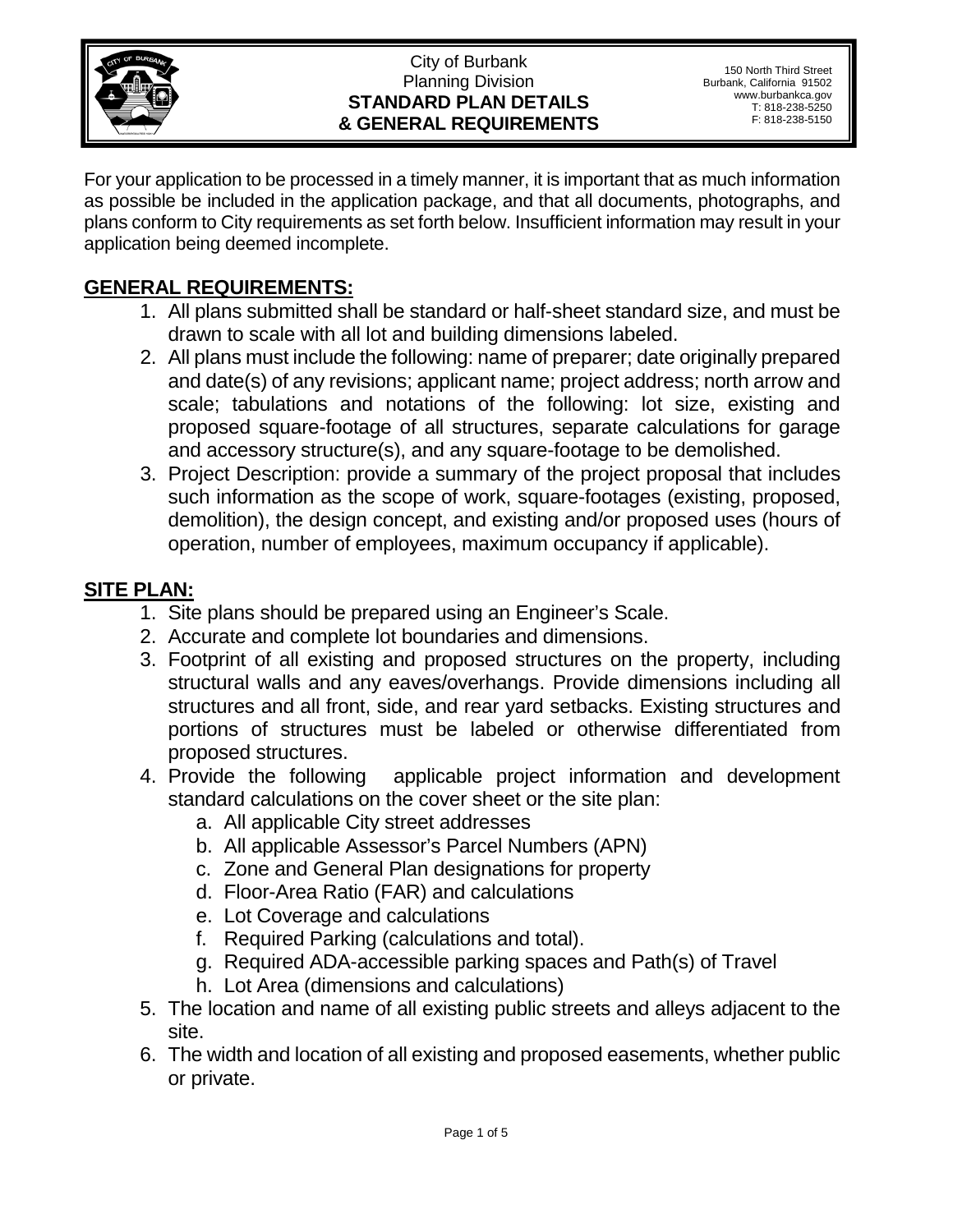- 7. Outline of all parking facilities including paved areas/driveways leading to parking areas.
- 8. Location of trash and recycling bin enclosures or storage areas. FOR RESIDENTIAL PROJECTS, ADD THE FOLLOWING TABULATIONS:
- 9. Total number of dwelling units.
- 10.Complete data and calculations for Floor-Area Ratio (FAR) and lot coverage (a separate handout is available detailing the necessary information and calculations).
- 11.Square-footage and number of bedrooms in each unit.
- 12.Square-footage and percent of common open space area.
- 13.Private open space provided for each unit.
- 14.Amount of tenant and guest parking required and provided.
- 15.Amount of personal storage provided for each dwelling unit. FOR PROJECTS INVOLVING DEMOLITION OF EXISTING BUILDINGS OR STRUCTURES, ADD THE FOLLOWING TABULATIONS:
- 16.If existing buildings are to be demolished, two site plans must be submitted:
	- a. Demolition Plan (separate page) showing all existing structures and indicating where demolition will occur;
	- b. Site Plan showing existing structures or portions thereof that will remain (if any) and the proposed new structures.
- 17.Adjusted gross square-footage and use of each building or structure to be demolished.
- 18.If buildings to be demolished are residential, also indicate the number of single-family units and/or multi-family units to be removed.

# **FLOOR PLANS:**

- 1. Floor plans should be prepared using an Architect's Scale.
- 2. All floor plans must include the following:
	- a. Complete interior floor plan of all structures, with each room labeled and dimensioned
	- b. Include dimensions and square-footage for the interior walls (exterior walls are excluded from the gross square-footage and FAR calculations)
- 3. Dimensions to property lines that abut or are adjacent to the structure(s).
- 4. For single-family residential projects involving interior remodeling and/or demolition, provide data showing: the gross length of existing walls to remain as is, gross length of walls to be modified and/or reconstructed, gross length of walls to be removed/demolished, and the percentages of each.

### **ELEVATIONS & RENDERINGS:**

1. Elevations and renderings should be prepared using an Architect's Scale.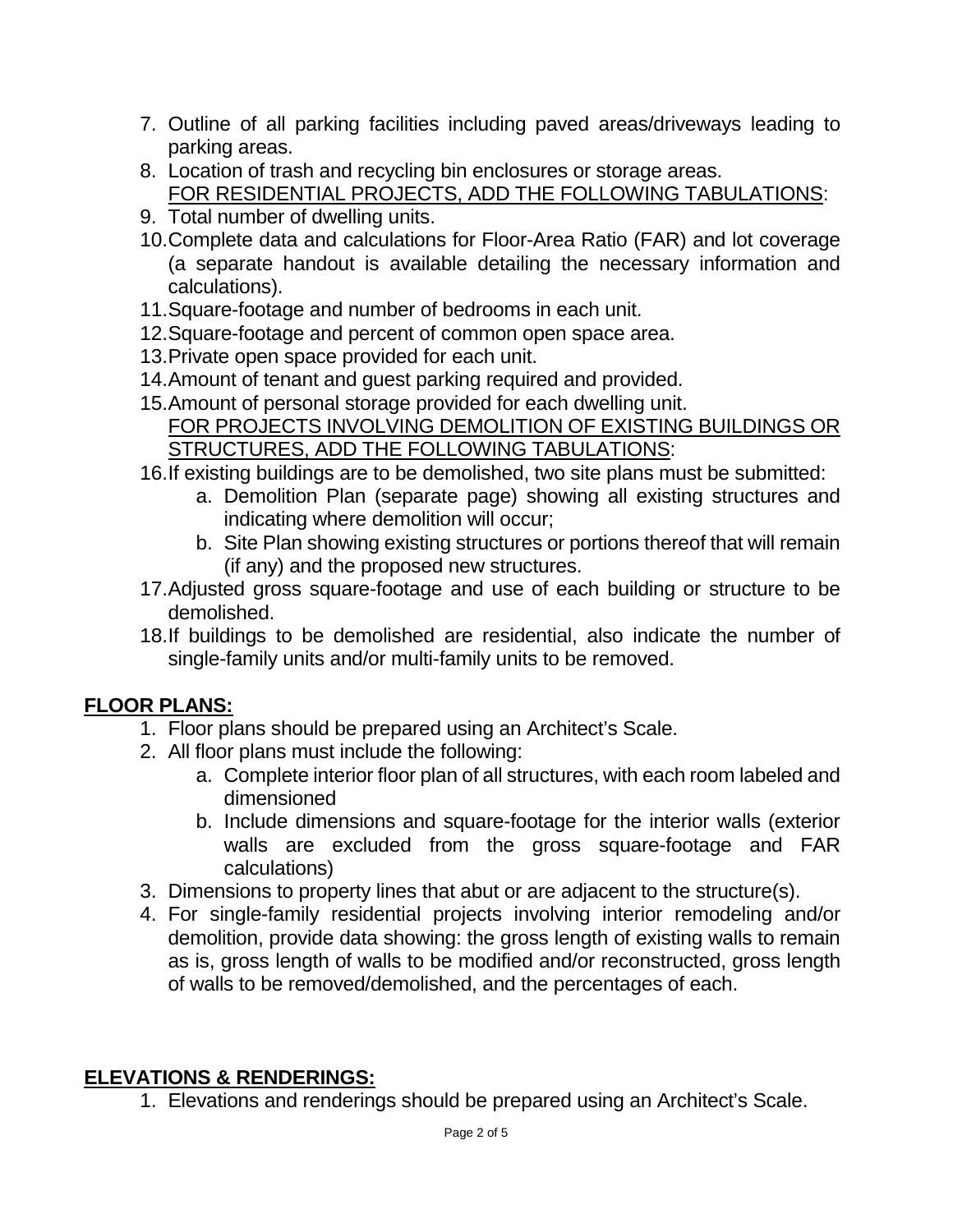- 2. Provide complete elevations showing all sides for all structures on the property, with each side labeled by direction (North, South, East, and West). If applicable, label each elevation using local orientations or street names.
- 3. Label all dimensions, including but not limited to: required yard setbacks; height to top plate from each corner and the average grade; and height to top of roof from each corner and the average grade.
- 4. Show total height of structure on each elevation view, measured from the property elevation to the highest point on structure. Include intermediate heights for top of garage deck and ceiling height(s) of rooms that may be occupied.
- 5. Label and provide complete information for all proposed materials, colors, and all architectural elements:
	- a. Exterior wall treatment including textures and finishes
	- b. Exterior windows and treatment including trim, dimensions, and manufacturer's specifications
	- c. Exterior doors and treatment including trim, dimensions, and manufacturer's specifications
	- d. Exterior light fixtures and sconces including dimensions and manufacturer's specifications
	- e. Roof and exterior fascia materials, dimensions, and manufacturer's specifications. Pitch for existing and proposed rooflines must be included.
- 6. A materials/colors sample board should be no larger than 9" by 11".
- 7. Label and dimension all setbacks for walls, or any other structure elements, that abut or are adjacent to property lines.
- 8. Label and dimension all encroachments or any other structural elements (e.g., eaves, roof elements, etc.) that overhang any property line(s).
- 9. Provide an illustrative wall section from parapet to foundation showing foundation, wall, windows and doors, parapet, cornice, eve and roof. Include measurements from average grade.
- 10.Provide building site sections showing roof and floor heights, site slope, automobile or pedestrian ramps, basements, underground garages, and penthouses.
- 11.Provide section(s) at adjacent property lines indicating any grade differential, showing fence height, retaining walls, ground slope, etc.
- 12.Show location(s) of heating, ventilation, air conditioning (HVAC) units. Provide unit details, height, and distance from parapet or equipment screen.
- 13.Provide HVAC equipment screen locations and details (height, material, color, etc.).

# **PRELIMINARY LANDSCAPE PLAN:**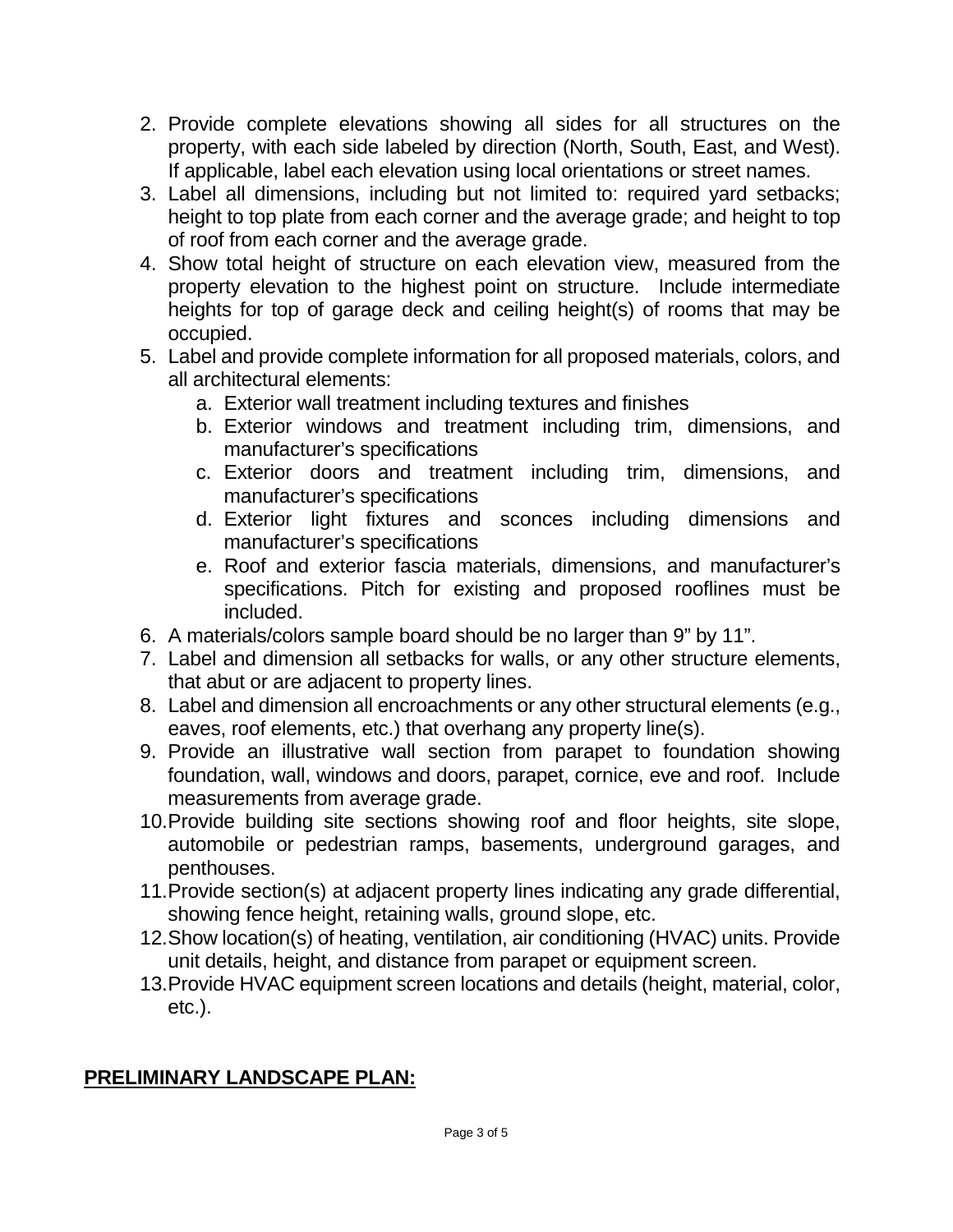- 1. A preliminary landscape plan should be prepared by a qualified person, such as a Landscape Architect with a valid landscape architecture license issued by the Calif. Architect's Board, Landscape Architects Technical Committee. NOTE: Unlicensed persons may prepare drawings for the conceptual design and placement of tangible objects and landscape features. Unlicensed persons may NOT prepare: construction documents, details, or specifications for tangible landscape objects or landscape features; or grading or drainage plans for the alteration of sites. Personal property owners (e.g., residential properties) may prepare any plans, drawings, or specifications for any property owned by that person.
- 2. A preliminary landscape plan must include the following:
	- a. Distinguish areas that will be landscape and those that will be hardscape
	- b. Table listing notations for names/types and preliminary quantities of shrubs, trees, hedges, and groundcover
	- c. Notations for types of hardscape (pavers, permeable concrete, etc.)
	- d. Location and species name(s) of existing trees and landscaping
	- e. Provide conceptual sections and elevation drawings of all landscape architectural features such as walls, fences, lighting, paving types (and patterns), arbors, benches, fountains and other like features showing scale, form, materials and colors

# **PARKING PLAN:**

- 1. If garage parking, use same scale as floor plans. If open/at-grade parking, use same scale as site plan.
- 2. Show all required and proposed spaces, including garages and covered/uncovered spaces.
- 3. Number each parking space; show striping, wheel stops, and directional arrows.
- 4. Show the dimensions of all circulation features including internal streets, driveways, turn-around areas, access areas, and loading or service areas.
- 5. Provide profile of ramps to underground parking which delineate all grade transitions, clearances, and dimensions, and also provide elevations of street, gutter, sidewalk, and curb.
- 6. Clearly identify whether parking spaces are standard or compact, tandem, or ADA-accessible; and for residential projects, which spaces are guest spaces.
- 7. Calculations for all applicable parking requirements (standard, ADAaccessible, bicycle, etc.) based on the standards for different land uses contained in BMC Section 10-1-1408.
- 8. If only open surface parking is proposed, the information may be included on the Site Plan, and a separate parking plan may be omitted.

# **CONCEPTUAL CIVIL DRAWNINGS:**